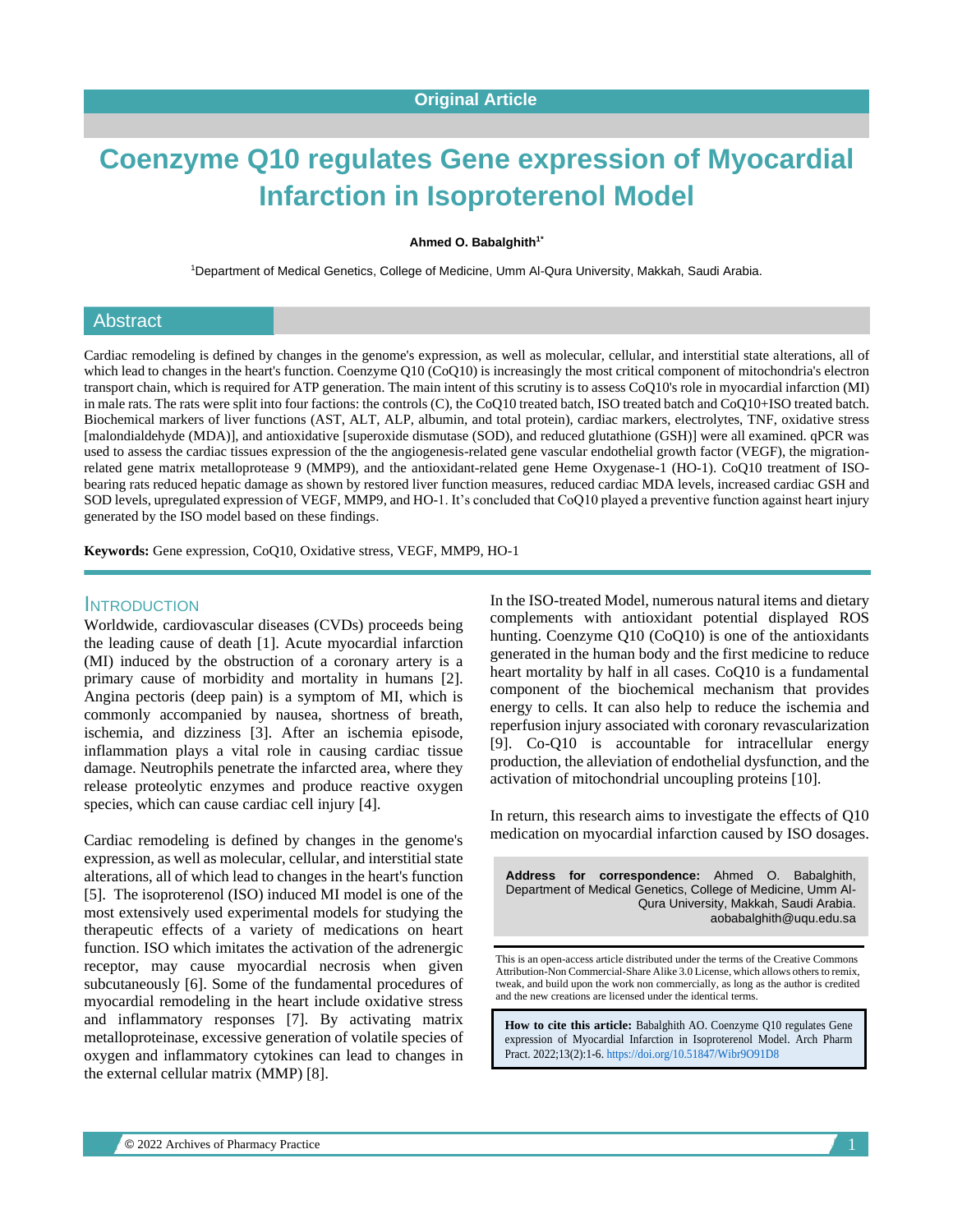And look at biochemical markers, genetic alterations, and biochemical changes to see how effective it is.

# MATERIALS AND METHODS

#### *Animals*

According to the institutional animal care and use committee, study ethics approval was received from the research ethical committee (2021/021AO), Faculty of Medicine, Umm Alqura University, Saudi Arabia. ARRIVE guidelines were followed in the execution of all techniques. Male rats weighing 115–125 g were used in the study. The rats were kept in a uniform temperature-controlled facility with a 24 hour cycle and were fed normal food and water *ad libitum*.

#### *Myocardial Infarction Induction*

Subcutaneous injection of 150 mg/kg ISO dissolved in saline once daily for two consecutive days caused myocardial infarction in rats through dose based on published literature [11].

#### *Experimental Design*

The following groups of infarcted rats were separated at random into six animals each.

- *1. The control group (C):* Throughout the trial, the rats were fed a standard laboratory rat diet.
- *2. CoQ10 group (CoQ10):* The rats were given Q10 (10mg/kg b.w.) via oral gavage every day.
- *3. Isoproterenol group (ISO):* The rats were fed a standard rat diet and subcutaneously (SC) injected with isoproterenol (ISO) at a dose of (150 mg/kg in 2ml saline solution) for two consecutive days.
- *4. CoQ10 + ISO group:* The rats were given (10mg/kg b.w.) of Coenzyme Q10 via oral gavage for 2 weeks before receiving isoproterenol (ISO) at a dose of (150mg/kg b.w in 2ml saline, S.C) for two consecutive days.

## *Blood Sampling*

Blood samples were collected in centrifuge-safe glass tubes, allowed to clot, and then centrifuged for 15 minutes at 4000 rpm. The clear, non-hemolyzed sera were rapidly extracted and placed in labeled Eppendorf tubes; the sera were then frozen at -20°C for various biochemical analyses. After exsanguination, the heart was immediately removed, and homogenized for biochemical assay or frozen at -80°C (RNA extraction).

#### *Assessment of Biochemical Parameters*

Biochemical parameters are evaluated. Using commercially available kits, the amount of serum from liver enzymes [aspartate transaminase (AST), alanine transaminase (ALT)], albumin, and total proteins were determined (Roche Diagnostics, Saudi Arabia). Cardiac markers, TNF, and serum electrolytes were also assessed. Glutathione (GSH) and superoxide dismutase (SOD) experienced a reduction due to the antioxidant markers. The lipid peroxidation marker malondialdehyde (MDA) was assessed in tissues using kits attained from Roche Diagnostics.

#### *Assessment of Genetic Variations in Cardiac Samples*

Relative expression of the VEGF, MMP9, and HO-1 gene variations in cardiac specimens from all groups, were determined using real-time PCR. Total RNA was extracted initially, and subsequently reverse transcribed into cDNA using kits from Thermo Scientific (#L0852 and #EL0331, respectively).

The sequences of primers were as follows: F: 5՝ CACATCCAGACAGACACCAGT 3՝ and R: 5՝ CTACAAATGGGAATGTCTCTGC 3՝ for HO-1; F: 5՝ TCGAAGGCGACCTCAAGTG 3՝ and R: 5՝ TTCGGTGTAGCTTTG GATCCA 3՝ for MMP9; F: 5՝ GATCATGCGGATCAAACCTCACC 3 and R: 5 CCTCCGGACCCAAAGTGCTC 3՝ for VEGF; F: 5՝ CATGGATGACGATATCGCT 3 and R: 5 CATGAGGTAGTCTGTCAGGT 3՝ for β actin (internal control).

#### *Analytical Statistics*

The data were analyzed with GraphPad Prism 5.0. The outcomes of the experiments were conveyed as mean standard error mean (SEM). To gauge the data, the One-way analysis of variance (ANOVA) was adopted, after that the Tukey test for variable comparisons. The statistical significance was determined by P 0.05.

# RESULTS AND DISCUSSION

#### *Effect of Coenzyme Q10 on Liver Function Tests*

In comparison to control rats, ISO-treated rats significantly increased the activity of the ALT, AST, Alb, and ALP enzymes **Table 1**. The activities of ALP, AST, and ALT were all dramatically reduced after taking CoQ10. Furthermore, in a group of CoQ10+ISO, a slight shift in Alb and TP activity was observed.

| <b>Table 1.</b> Liver functions in ISO treated rats after treatment with CoQ10 |                          |                             |                   |                             |  |  |
|--------------------------------------------------------------------------------|--------------------------|-----------------------------|-------------------|-----------------------------|--|--|
| <b>Groups</b>                                                                  | Control<br>$N=6$         | CoQ10<br>$N=6$              | ISO<br>$N=6$      | CoQ10+ISO<br>$N=6$          |  |  |
| ALT, U/L, mean±SEM                                                             | $12.52+0.22^a$           | $13.81 + 0.20^a$            | $49.210 + 0.62^b$ | $36.79 + 1.15$ <sup>c</sup> |  |  |
| AST, U/L, mean±SEM                                                             | $44.65+0.34^a$           | $45.89 + 0.52$ <sup>a</sup> | $81.77+0.66^b$    | $44.61 + 1.26$ °            |  |  |
| Albumin, g/dl, mean±SEM                                                        | $3.98 + 0.25^{\text{a}}$ | $3.88 + 0.21$ <sup>a</sup>  | $2.52+0.06^b$     | $3.13 + 0.15$ <sup>c</sup>  |  |  |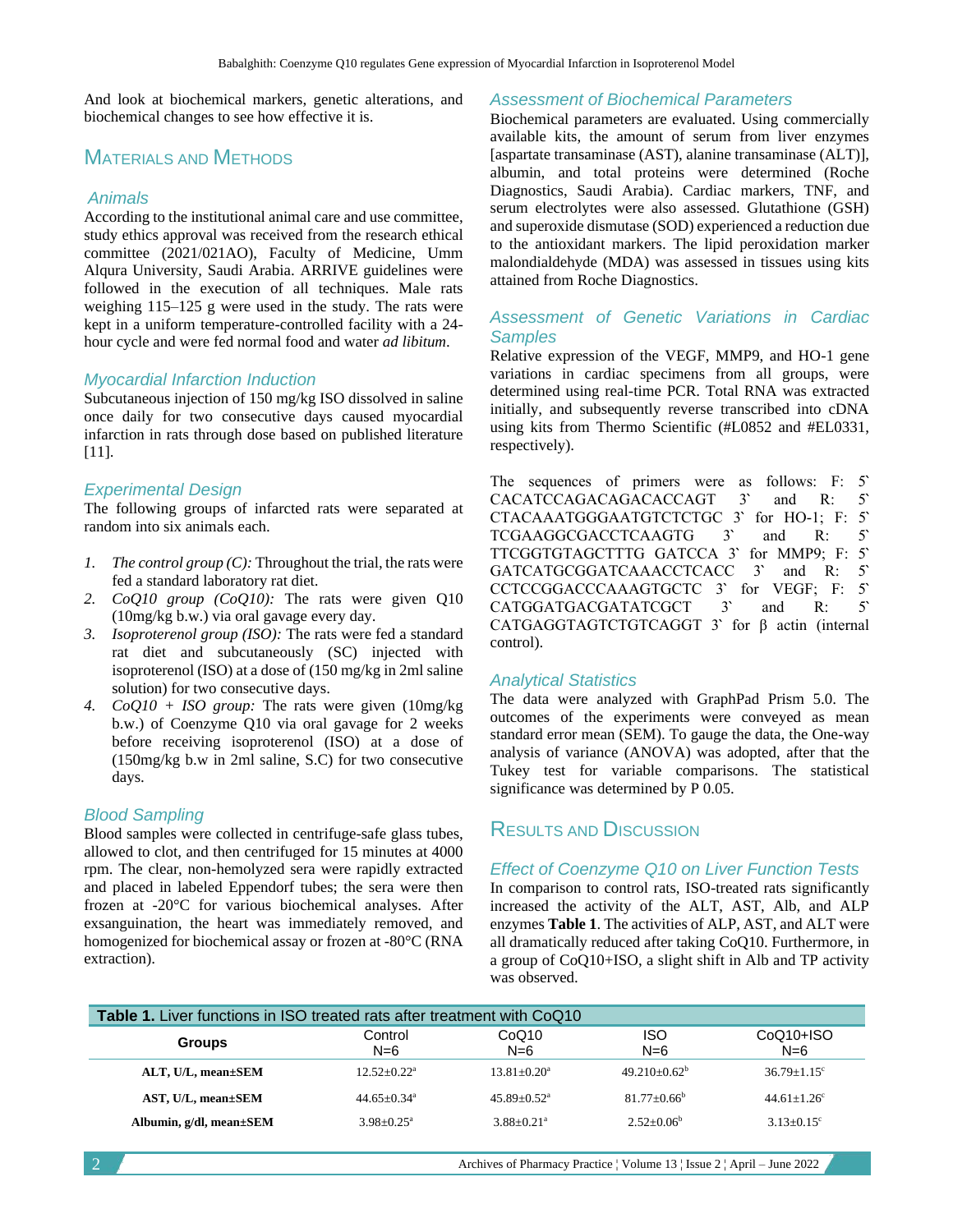Babalghith: Coenzyme Q10 regulates Gene expression of Myocardial Infarction in Isoproterenol Model

| ALP, mg/dl, mean±SEM       | $143.65 + 0.13a$ | $145.6 \pm 0.21^{\circ}$ | 281.13+1.52 <sup>b</sup> | 234 67+12 5° |
|----------------------------|------------------|--------------------------|--------------------------|--------------|
| $TP$ , g/dL mean $\pm$ SEM | $-73 \pm 0.17$ a | $4.98 \pm 0.21^{\rm a}$  | $-31+0.21b$              | $81+0.13$ °  |

Data are expressed by means  $\pm$  SEM. Small (a-c) letters show the marked change at P  $\leq$  0.05. The same letters show (non-significant) and the significant are expressed by dissimilar letters.

#### *Cardiac Indicators and Serum Electrolytes in ISO-Treated Rats after Therapy with Coenzyme Q10*

In comparison to control rats, ISO-treated rats had significantly increased CK-MB activity (P<0.05). When compared to the CoQ10+ISO group of ISO-treated rats, CoQ10 administration dramatically reduced CK-MB activity in ISO-given animals **Table 2**. In addition, LDH and CK showed similar findings. According to TNF, the effect of administering Q10 with ISO reduced the activity of TNF compared to the CoQ10+ISO group in terms of the rest of the parameters. In a group of CoQ10+ISO treated rats, the CoQ10 treatment dramatically reduced the amount of K and Na content in the serum.

| Table 2. The effects of CoQ10 on cardiac indicators, serum electrolytes, and TNF |                            |                            |                              |                              |  |
|----------------------------------------------------------------------------------|----------------------------|----------------------------|------------------------------|------------------------------|--|
| <b>Groups</b>                                                                    | Control<br>$N=6$           | CoQ10<br>$N=6$             | <b>ISO</b><br>$N=6$          | CoQ10+ISO<br>$N=6$           |  |
| LDH, U/L, mean±SEM                                                               | $198.12 + 4.13a$           | $204.23 + 4.23^a$          | $492.65+2.24b$               | $220.12 + 3.22$ <sup>e</sup> |  |
| K, mmol/L, mean±SEM                                                              | $3.56 + 0.72^a$            | $3.99 + 0.22^a$            | $8.96 + 2.04^b$              | $6.21 + 1.22$ <sup>c</sup>   |  |
| Na, mmol/L, mean±SEM                                                             | $139.52 + 1.05^a$          | $135.98 + 0.96^a$          | $159.41 + 2.56^{\mathrm{b}}$ | $144.90 + 0.87$ <sup>c</sup> |  |
| CK-MB, IU/L, mean±SEM                                                            | $12.99 + 0.75^a$           | $15.02 + 0.62^a$           | $24.85+0.45^{\mathrm{b}}$    | $14.82 + 0.21$ <sup>c</sup>  |  |
| CK, U/L, mean±SEM                                                                | $141.13 + 0.62^a$          | $143.02 + 0.60^a$          | $235.23+1.89^b$              | $148.54 + 2.91$ <sup>c</sup> |  |
| TNF, pg./ml, mean $\pm$ SEM                                                      | $5.01 + 0.91$ <sup>a</sup> | $4.92 + 0.88$ <sup>a</sup> | $9.14+0.12b$                 | $5.96 + 0.23$ <sup>c</sup>   |  |

Data are expressed by means  $\pm$  SEM. Small (a-c) letters show the marked change at P  $\leq$  0.05. The same letters show (non-significant) and the significant are expressed by dissimilar letters.

### *Effect of Coq10 on Oxidative and Antioxidative Markers*

Untreated ISO-bearing rats show significantly higher cardiac levels of the lipid peroxidation marker MDA and significantly lower cardiac levels of antioxidant indicators (GSH and SOD) than the other control group **Table 3**. These indicators were restored to levels similar to those in the control groups after treatment with CoQ10.

| <b>Table 3.</b> The effects of CoQ10 on oxidative and antioxidative markers |                              |                              |                             |  |  |
|-----------------------------------------------------------------------------|------------------------------|------------------------------|-----------------------------|--|--|
| <b>Groups</b>                                                               | MDA<br>(nmol/g tissue)       | GSH<br>(nmol/g tissue)       | SOD<br>(U/ g tissue)        |  |  |
| Control                                                                     | $367.63 + 0.43^a$            | $4.31 + 0.26$ <sup>a</sup>   | $59.63 + 1.34$ <sup>a</sup> |  |  |
| CoO10                                                                       | $367.86 + 0.44$ <sup>a</sup> | $4.22+0.33$ <sup>a</sup>     | $61.09 + 1.75$ <sup>a</sup> |  |  |
| <b>ISO</b>                                                                  | $519.77+0.26^b$              | $2.06 + 0.29^{\mathrm{b}}$   | $50.28 + 1.81$ <sup>a</sup> |  |  |
| $CoO10+ISO$                                                                 | $382.7 + 8.91$ °             | $5.13 \pm 0.38$ <sup>c</sup> | $57.21 + 2.12$ <sup>a</sup> |  |  |

Data are expressed by means  $\pm$  SEM. Small (a-c) letters show the marked change at P  $\leq$  0.05. The same letters show (non-significant) and the significant are expressed by dissimilar letters.

# *Effect of CoQ10 on the Expression of VEGF, MMP-9, and HO-1 genes*

When qPCR data were compared to control groups, the ISObearing rats had a significantly higher cardiac expression of HO-1, MMP9, and VEGF **Figure 1**. The expression of these genes was restored to levels comparable to the control groups after administration of CoQ10.

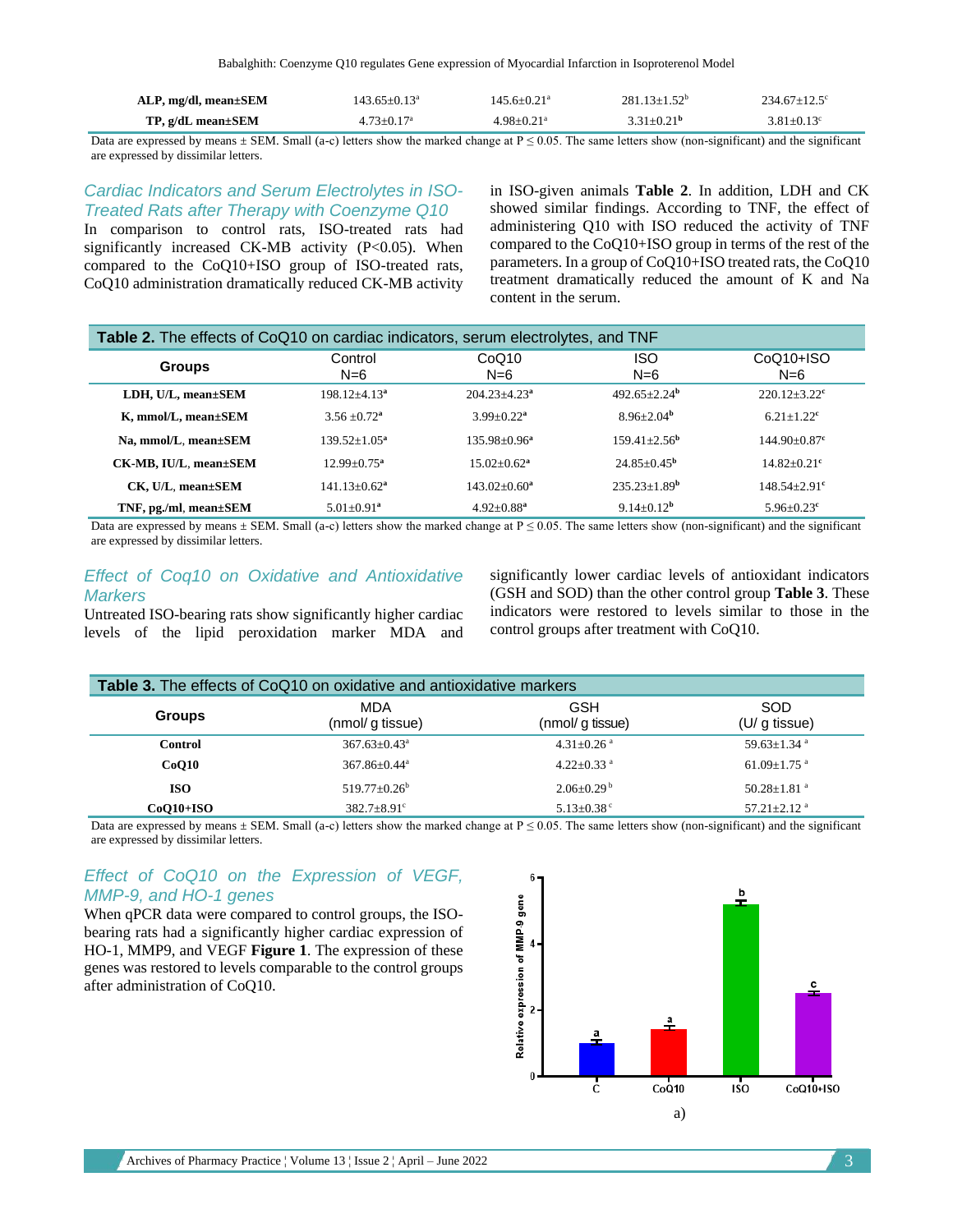

**Figure 1.** Real-time PCR detection of variations in VEGF, MMP9, and HO-1 gene expression in cardiac tissues of dissimilar groups. As an internal control, *β-actin* was used. Fold changes imply that Mean±SEM was used to represent the expression. Small (a-c) letters show the marked change at  $P \le 0.05$ . The same letters show (non-significant) and the significant are expressed by dissimilar letters.

A key cause of unfavorable cardiac remodeling is reformed inflammatory mediator expression and cells' failure to retort to growth factors [12]. The goal of this study was to demonstrate the potential preventive and curative effects of CoQ10 on the toxicity of ISO on cardiac injury and blood parameters. CoQ10, on the other hand, maybe a therapeutic option for people suffering from heart disease. According to some evidence, CoQ10 plays an important role in ATP synthesis, is a potent anti-inflammatory agent, and may help endothelial function [13].

ISO was given subcutaneously to rats to cause cardiac remodeling. Catecholamine has a positive inotropic effect that helps the heart operate at low levels [14]. However, excessive doses of isoproterenol deplete the heart's energy supply, resulting in biochemical and structural alterations in cardiomyocytes [15]. In this study, the rats' group given ISO had a significant increase in serum of liver ALT, AST, and ALP, as well as a significant decrease in serum albumin and total protein. These findings are consistent with Barman *et al*.

[16]. The increased levels of ALT, AST, and ALP could be due to ISO's cytotoxic effect, which caused injury to liver cells and canaliculi, as well as the discharge of these enzymes, which resulted in their elevation in the liver and bloodstream; since ALT and AST are found in the cytoplasm of hepatocytes [17].

In line with Omnia *et al*. findings, they found that inducing rats with ISO resulted in a considerable reduction in Alb and TP levels as opposed to the control group [18]. The reduction in proteins demonstrates the degenerative consequence of ISO on hepatic cells since Alb and TP are hands of the biosynthetic liver role or an increase in the dispossession of the degree of protein consumption [19].

Furthermore, when ISO dissociates to the Na ion, ammonium ions are produced, which can induce cardiac damage [20]. Increased quantities of ammonium ions (NH**+4**) cause damage to heart tissues, which raises serum cardiac enzyme levels. As a result, the increase in these enzymes may have been halted due to the injury and oxidative stress generated by ISO on the heart, where a large number of cytosolic cardiac enzymes flowed into the blood [21].

Creatine kinase-MB (CK-MB) and Creatine Kinase (CK) are superior and unique markers that can indicate myocardial necrosis [22]. In the serum of rats, the rise of CK-MB and CK activity as a result of ISO therapy is evident. Management with CoQ10 prevented the increase in CK-MB and CK activity in serum in this investigation. CoQ10 can diminish CK-MB activity in ISO-induced cardiotoxicity and cardiac hypertrophy in male rats, according to previous research [9, 23, 24].

The content of malondialdehyde (MDA, a lipid peroxidation product) in ISO-treated rats was reduced by treatment of CoQ10. It was known that, in myocardial necrosis, the lipid peroxidation is a key pathogenic process and the buildup of lipid hydroperoxides in the heart injury. By treatment with CoQ10, it worked as scavenging or neutralizing the free radicals, inhibiting hydrogen peroxide and tumor necrosis factor, inhibiting xanthine oxide, interfering with the oxidative cascade and preventing the outcome of lipid peroxidation [25], in addition, CoQ10 act as an oxygen quenching and making it less available for oxidative reactions, and inhibition of cytochrome P450 in case of oxidative stress conditions [26].

In this investigation, GSH and SOD levels in the heart of ISOtreated rats were shown to be significantly lower than in the control group. The GSH level was greatly restored after therapy with CoQ10. Temporarily, the observed fall in GSH and SOD content could be due to the glutathione reductase enzyme converting most GSH in the liver to GSSG to protect liver cells from harmful resources [27]. The reduction in SOD activity is caused by an increase in the production of oxygen radicals that are reactive such as hydrogen peroxide and superoxide that inhibit these enzymes [28]. Treatment with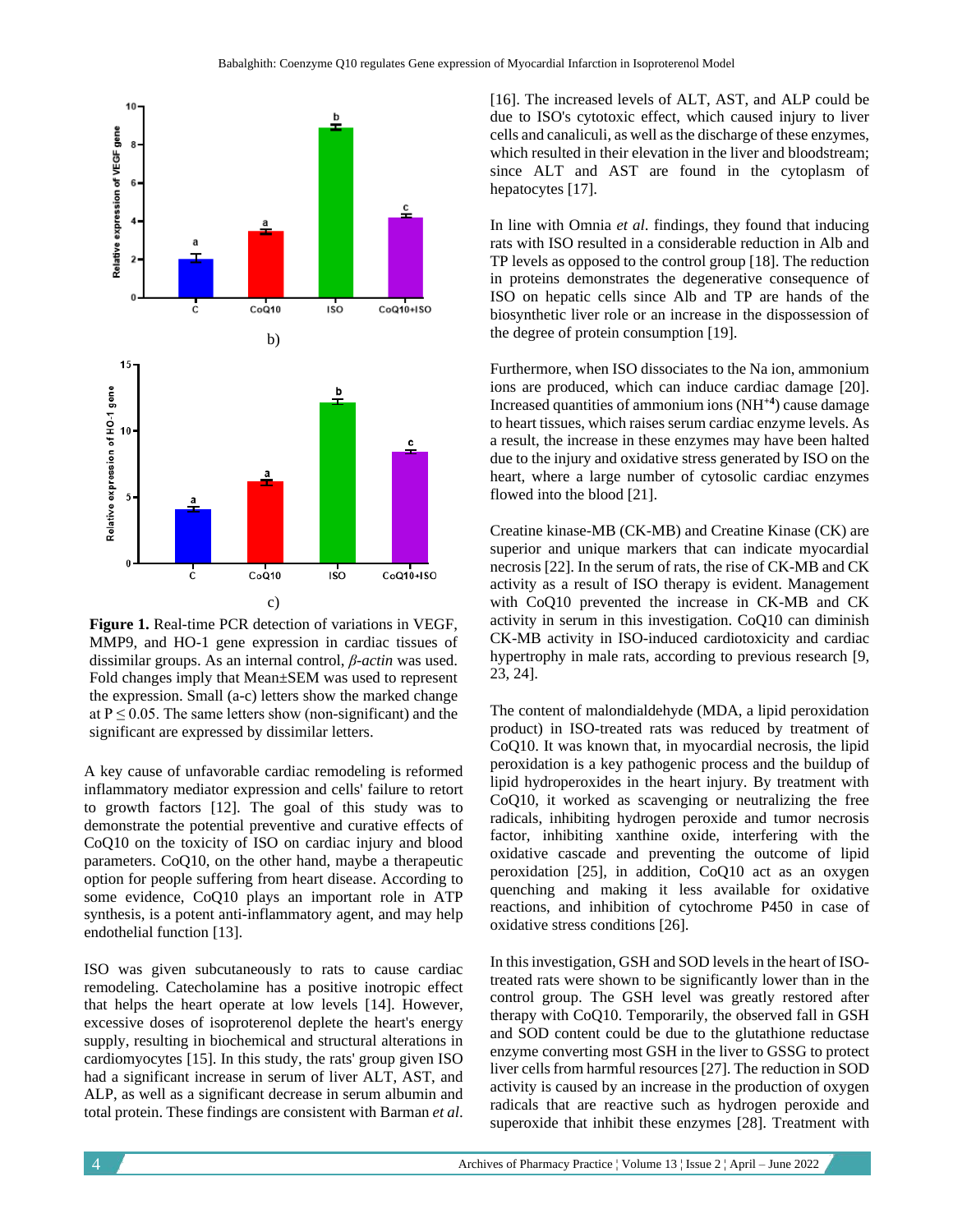CoQ10 boosts SOD activity, scavenges superoxide radicals, and decreases free radical-induced cardiac damage [29].

Next, the anti-inflammatory effect of CoQ10 against ISO induction was evidenced by the profound upregulation of VEGF. Another important finding is that CoQ10 triggered the antioxidant genes, HO-1 and MMP-9. HO-1 is a rate-limiting enzyme that controls oxidative and inflammatory processes that occur often in ISO-induced nephrotoxicity. According to Khodir *et al*., (2017), CoQ10's antioxidant, antiinflammatory, and anti-apoptotic characteristics are brought about by its influence on the Nrf2/HO-1 pathway [30]. According to Pala *et al*., (2016), CoQ10's cytoprotective action is due to the modification of the expression of HO-1, demonstrating CoQ10's anti-inflammatory properties and underlining its function in antioxidant defenses [31].

In fact, ROS is one of the crucial antecedents of MMP and VEGF regulation and expression. Furthermore, CoQ10 is an effective antioxidant against ROS, inhibiting the production of cytokines and MMP [32]. As a result, CoQ10's modulatory effect on MMP-9 and VEGF levels in this research might be attributed to its interaction with ROS mediators [33].

# **CONCLUSION**

This study found that administering rats CoQ10 decreases cardiac inflammation, and protects against heart damage caused by the ISO model. CoQ10 treatment improved liver, cardiac, and gene expression, which might be linked to the reduction in stress due to oxidation and antioxidant defense restoration in tissues.

ACKNOWLEDGMENTS: The author would like to thank the Deanship of Scientific Research at Umm Al-Qura University for supporting this work by Grant: Code: 22UQU4280303DSR02.

#### CONFLICT OF INTEREST: None

FINANCIAL SUPPORT: For the research and/or authoring of this work, the Deanship of Scientific Research at Umm Al-Qura University was supporting this research.

ETHICS STATEMENT: Study ethics approval was received from the research ethical committee, Faculty of Medicine, Umm Al-Qura University, Saudi Arabia No.2021/021AO.

#### **REFERENCES**

- 1. Roth GA, Mensah GA, Johnson CO, Addolorato G, Ammirati E, Baddour LM, et al. Global burden of cardiovascular diseases and risk factors, 1990–2019: update from the GBD 2019 study. J Am Coll Cardiol. 2020;76(25):2982-3021.
- 2. Golforoush P, Yellon DM, Davidson SM. Mouse models of atherosclerosis and their suitability for the study of myocardial infarction. Basic Res Cardiol. 2020;115(6):1-24.
- 3. Hyun K, Negrone A, Redfern J, Atkins E, Chow C, Kilian J, et al. Gender difference in secondary prevention of cardiovascular disease and outcomes following the survival of acute coronary syndrome. Heart Lung Circ. 2021;30(1):121-7.
- 4. Kalogeris T, Baines CP, Krenz M, Korthuis RJ. Ischemia/reperfusion. Compr Physiol. 2016;7(1):113.
- 5. Torrealba N, Aranguiz P, Alonso C, Rothermel BA, Lavandero S. Mitochondria in structural and functional cardiac remodeling. Mitochondrial Dyn Cardiovasc Med. 2017:277-306.
- 6. Derbali A, Mnafgui K, Affes M, Derbali F, Hajji R, Gharsallah N, et al. Cardioprotective effect of linseed oil against isoproterenol-induced myocardial infarction in Wistar rats: a biochemical and electrocardiographic study. J Physiol Biochem. 2015;71(2):281-8.
- 7. Neri M, Fineschi V, Di Paolo M, Pomara C, Riezzo I, Turillazzi E, et al. Cardiac oxidative stress and inflammatory cytokines response after myocardial infarction. Curr Vasc Pharmacol. 2015;13(1):26-36.
- 8. Tauffenberger A, Magistretti PJ. Reactive oxygen species: beyond their reactive behavior. Neurochem Res. 2021;46(1):77-87.
- 9. Ulla A, Mohamed MK, Sikder B, Rahman AFMT, Sumi FA, Hossain M, et al. Coenzyme Q10 prevents oxidative stress and fibrosis in isoprenaline induced cardiac remodeling in aged rats. BMC Pharmacol Toxicol. 2017;18(1):1-10.
- 10. Alam MA, Rahman MM. Mitochondrial dysfunction in obesity: potential benefit and mechanism of Co-enzyme Q10 supplementation in metabolic syndrome. J Diabetes Metab Disord. 2014;13(1):1-11.
- 11. Lobo Filho HG, Ferreira NL, Sousa RB de, Carvalho ER de, Lobo PLD, Lobo Filho JG. Experimental model of myocardial infarction induced by isoproterenol in rats. Brazilian J Cardiovasc Surg. 2011;26:469-76.
- 12. Bujak M, Kweon HJ, Chatila K, Li N, Taffet G, Frangogiannis NG. Aging-related defects are associated with adverse cardiac remodeling in a mouse model of reperfused myocardial infarction. J Am Coll Cardiol. 2008;51(14):1384-92.
- 13. Littarru GP, Tiano L. Bioenergetic and antioxidant properties of coenzyme Q10: recent developments. Mol Biotechnol. 2007;37(1):31- 7.
- 14. Krenek P, Kmecova J, Kucerova D, Bajuszova Z, Musil P, Gazova A, et al. Isoproterenol‐induced heart failure in the rat is associated with nitric oxide‐dependent functional alterations of cardiac function. Eur J Heart Fail. 2009;11(2):140-6.
- 15. Sumi FA, Sikder B, Rahman MM, Lubna SR, Ulla A, Hossain MH, et al. Phenolic content analysis of aloe vera gel and evaluation of the effect of aloe gel supplementation on oxidative stress and fibrosis in isoprenaline-administered cardiac damage in rats. Prev Nutr Food Sci. 2019;24(3):254.
- 16. Barman NR, Nandy S, Datta R, Kar PK. Cardioprotective effect of ethanolic extract of Urtica parviflora Roxb. against isoproterenolinduced myocardial infarction in rats. Indian J Pharmacol. 2013;45(5):513.
- 17. Veisi S, Johari SA, Tyler CR, Mansouri B, Esmaeilbeigi M. Antioxidant properties of dietary supplements of free and nanoencapsulated silymarin and their ameliorative effects on silver nanoparticles induced oxidative stress in Nile tilapia (Oreochromis niloticus). Environ Sci Pollut Res. 2021;28(20):26055-63.
- 18. Omnia M, Elhamid A, Hatem B, Rania HM, Elnaga A. Biochemical effect of garlic oil administration in heart necrosis induced experimentally in rats. Benha Vet Med J. 2014;27:264-76.
- 19. Elasoru SE, Rhana P, de Oliveira Barreto T, de Souza DLN, Menezes-Filho JER, Souza DS, et al. Andrographolide protects against isoproterenol-induced myocardial infarction in rats through inhibition of L-type Ca2+ and increase of cardiac transient outward K+ currents. Eur J Pharmacol. 2021;906:174194.
- 20. Lekshmi VS, Kurup GM. Sulfated polysaccharides from the edible marine algae Padina tetrastromatica protects the heart by ameliorating hyperlipidemia, endothelial dysfunction, and inflammation in isoproterenol-induced experimental myocardial infarction. J Funct Foods. 2019;54:22-31.
- 21. Jain PG, Mahajan UB, Shinde SD, Surana SJ. Cardioprotective role of FA against isoproterenol-induced cardiac toxicity. Mol Biol Rep. 2018;45(5):1357-65.
- 22. Wu YW, Ho SK, Tseng WK, Yeh HI, Leu HB, Yin WH, et al. Potential impacts of high-sensitivity creatine kinase-MB on long-term clinical outcomes in patients with stable coronary heart disease. Sci Rep. 2020;10(1):1-9.
- 23. Attalla DM, Ahmed LA, Zaki HF, Khattab MM. Paradoxical effects of atorvastatin in isoproterenol-induced cardiotoxicity in rats: role of oxidative stress and inflammation. Biomed Pharmacother. 2018;104:542-9.